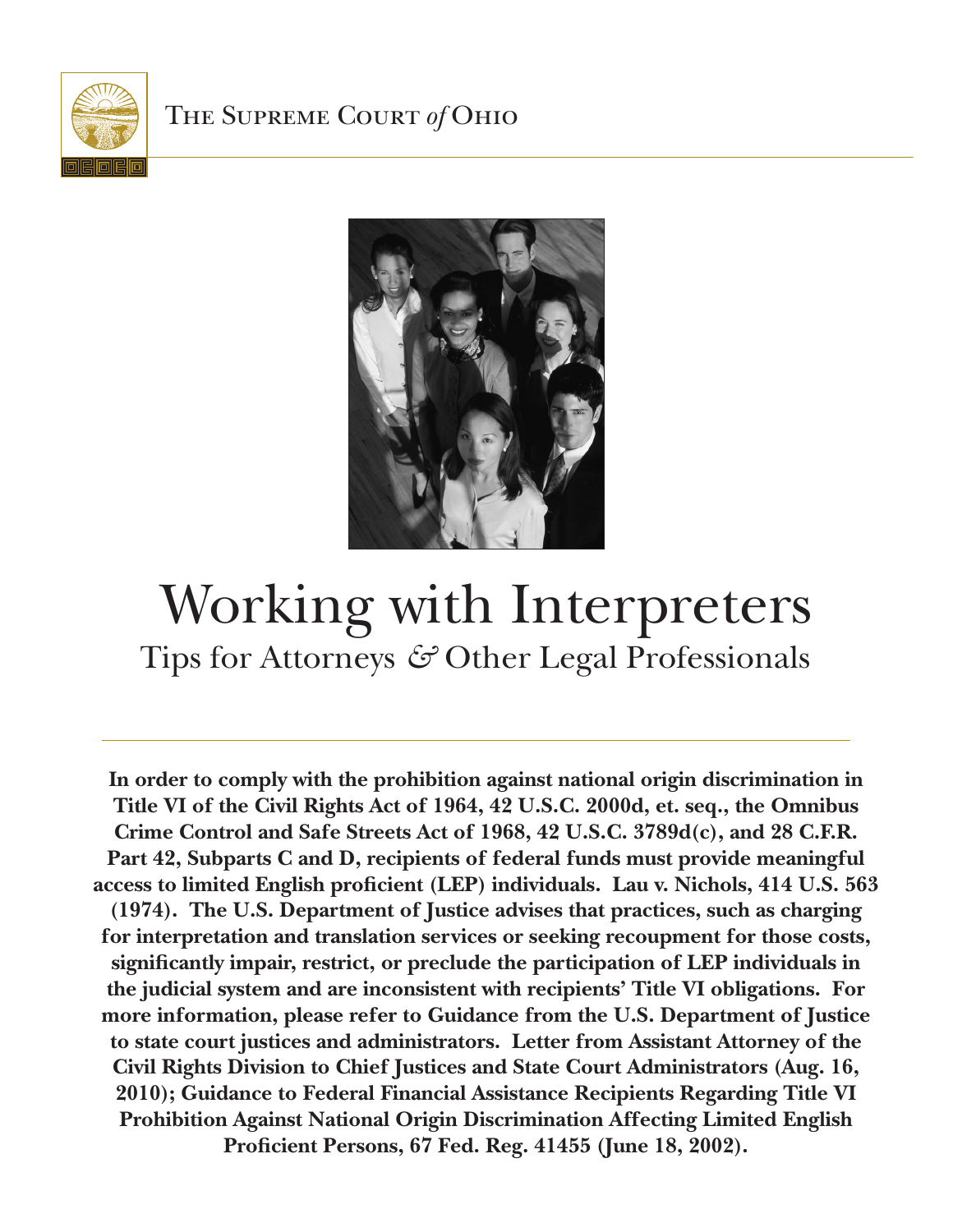# **Understanding the Use of Interpreters**

Bilingual people have different skills and varying degrees of language command. Typically, they have a greater command of one language over the other. In few exceptions, bilingual people have an equal command of both languages. Language proficiency depends on a number of factors, namely, exposure, study, use, immersion, and deliberate effort. The latter is necessary when working in a technical field such as law, where learning specific terminology is critical.

Bilingualism is necessary but not the only qualification to be an interpreter. Court interpretation requires a specialized set of skills, knowledge, and abilities. The individual must interpret everything that is stated or written without editing, summarizing, or changing the meaning of the original message. This standard is set forth in *State v. Pina*, 361 N.E.2d 262 (Ct. App Ohio 1975). *Pina* also requires interpreters to interpret in the first person. Interpreters must know and abide by the Code of Professional Conduct for Court Intepreters and Translators, found in *Appendix H* of the Rules of Superintendence for the Courts of Ohio.

# **Why Certification?**

Surveys conducted by the Supreme Court of Ohio Language Services Program have identified a number of issues with interpreters in Ohio courts. For example, some interpreters:

- Provide innacurate interpretations
- Fail to interpret the entire message
- Add to, delete from, or summarize the witness or victim's testimony
- Provide their own opinion or put their own "spin" on the testimony
- Lack a general understanding of their professional responsibilities.

# **Certification in Ohio**

In June of 2011, the Ohio Supreme Court adopted the Rules of Superintendence for the Courts of Ohio to assist in the selection of court interpreters. Effective January 1, 2013, courts must appoint interpreters in the following fashion (Sup.R. 80-88).

#### **1. Certified Interpreter**

A court should appoint a Supreme Court-certified interpreter if one is available. Certification in Ohio guarantees that interpreter meets the minimum qualifications, which require that the individual (See Sup.R. 81):

- Is at least 18 years of age, a citizen, legal resident, or has the right to work in the United States
- Has not been convicted of any crime involving moral turpitude
- Has at least 24 hours of court interpreterrelated training
- Passed the written exam with a score of 80 percent or higher
- Passed the oral exam with a score of 70 percent or better in sight-translation, consecutive, and simultaneous interpretation
- Signed an oath to comply with the Code of Professional Conduct for Interpreters and Translators.

#### **2. Provisionally Qualified Interpreter**

If a certified interpreter does not exist or is not reasonably available, the court may appoint a provisionally qualified court interpreter. These individuals meet the same conditions as certified interpreters but differ in one significant way: They have scored no less than 60 percent on the oral exam, but not 70 percent or higher in each part.

#### **3. Language-Skilled Interpreters**

Language-skilled interpreters should be used as a last resort or in languages where no certification is available. Courts should consider the gravity of the proceedings and whether the matter could be rescheduled to obtain a certified or provisionally qualified interpreter before appointing a languageskilled interpreter.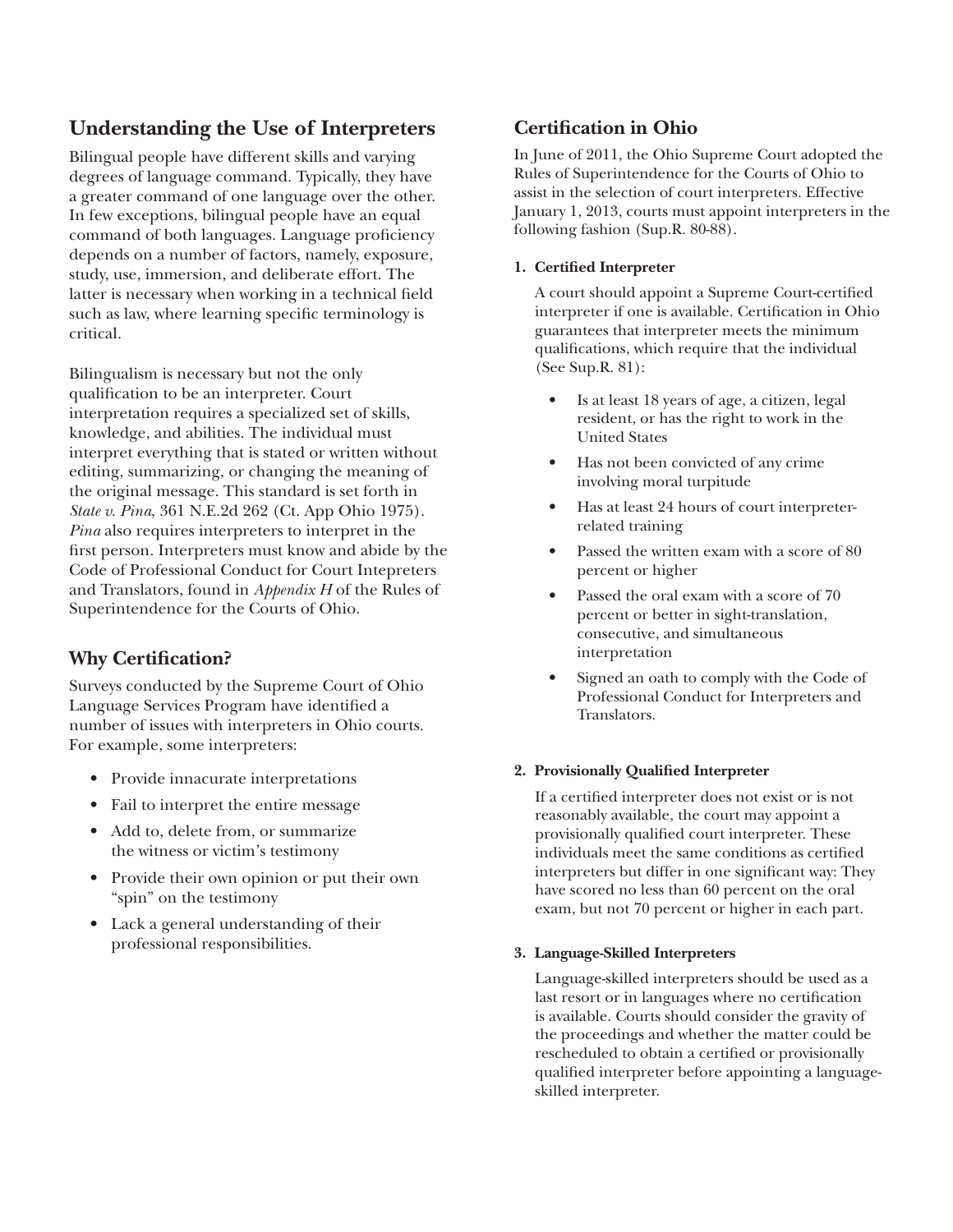A language-skilled interpreter should:

- Show sufficient preparation to properly interpret
- State on the record knowledge, skills, experience, training, and education
- Take an oath or affirmation to know and understand the code of ethics for interpreters.

**NOTE:** Under Sup.R. 88, the court must qualify and establish on the record the interpreter's knowledge, skill, experience, training, or education.

**Ohio courts are strongly encouraged to consult Title VI of the Civil Rights Act of 1964 (Title VI), 42 U.S.C. §§ 200d to 2000d-7, the Omnibus Crime Control and Safe Streets Act of 1968, 42 U.S.C. §3789d(c), and 28 C.F.R. Part 42, Subparts C and D before making a determination regarding interpreter costs.**

### **Filing a Complaint**

The Supreme Court of Ohio has established a complaint process to ensure that litigants can gain access to the courts. This document details the steps a complainant may take to report the failure of a local court to appoint an interpreter in cases and court functions when one is required to be appointed pursuant to Sup.R. 88.

#### **Initiating a Complaint**

A Limited English Proficient person, his or her attorney, or their advocate, may initiate a complaint in their primary language through the following methods:

- Calling 1.888.317.3177, toll-free. Interpreters will be available to assist with communication.
- Sending a letter to the Language Services Program, 65 South Front Street, Columbus, Ohio 43215-3431
- E-mailing the complaint to the Language Services Program at lsp.resolution@sc.ohio.gov.
- Filling out a complaint form available at www. sc.ohio.gov/JCS/interpreterSvcs.

For more information about the complaint process, visit www.supremecourt.ohio.gov.

# Language Demographics & Certification in Ohio

In Ohio, the top 10 languages make up 95 percent of cases that require interpreters. Ohio handles about 25,000 cases per year.

| 1.                    | Spanish    | 85%  |
|-----------------------|------------|------|
| $\mathcal{P}_{\cdot}$ | ASL        | 3.0% |
| 3.                    | Somali     | 2.5% |
| $\mathcal{A}_{\cdot}$ | Russian    | 1.4% |
| 5.                    | Arabic     | 1.0% |
| 6.                    | French     | .88% |
| 7 <sub>1</sub>        | Mandarin   | .54% |
| 8.                    | Vietnamese | .45% |
| 9.                    | Korean     | .31% |
| 10.                   | Cambodian  | .28% |

#### The 20 exams available for certification are:

| <b>Arabic</b>  | l ao        |
|----------------|-------------|
| <b>Bosnian</b> | Mandarin    |
| Croatian       | Marshallese |
| Serbian        | Polish      |
| Cantonese      | Portuguese  |
| Chuukese       | Russian     |
| French         | Somali      |
| Haitian-Creole | Spanish     |
| Hmong          | Tagalog     |
| Ilocano        | Turkish     |
| Korean         | Vietnamese  |

The exams were created at the national level to meet geographic demands.